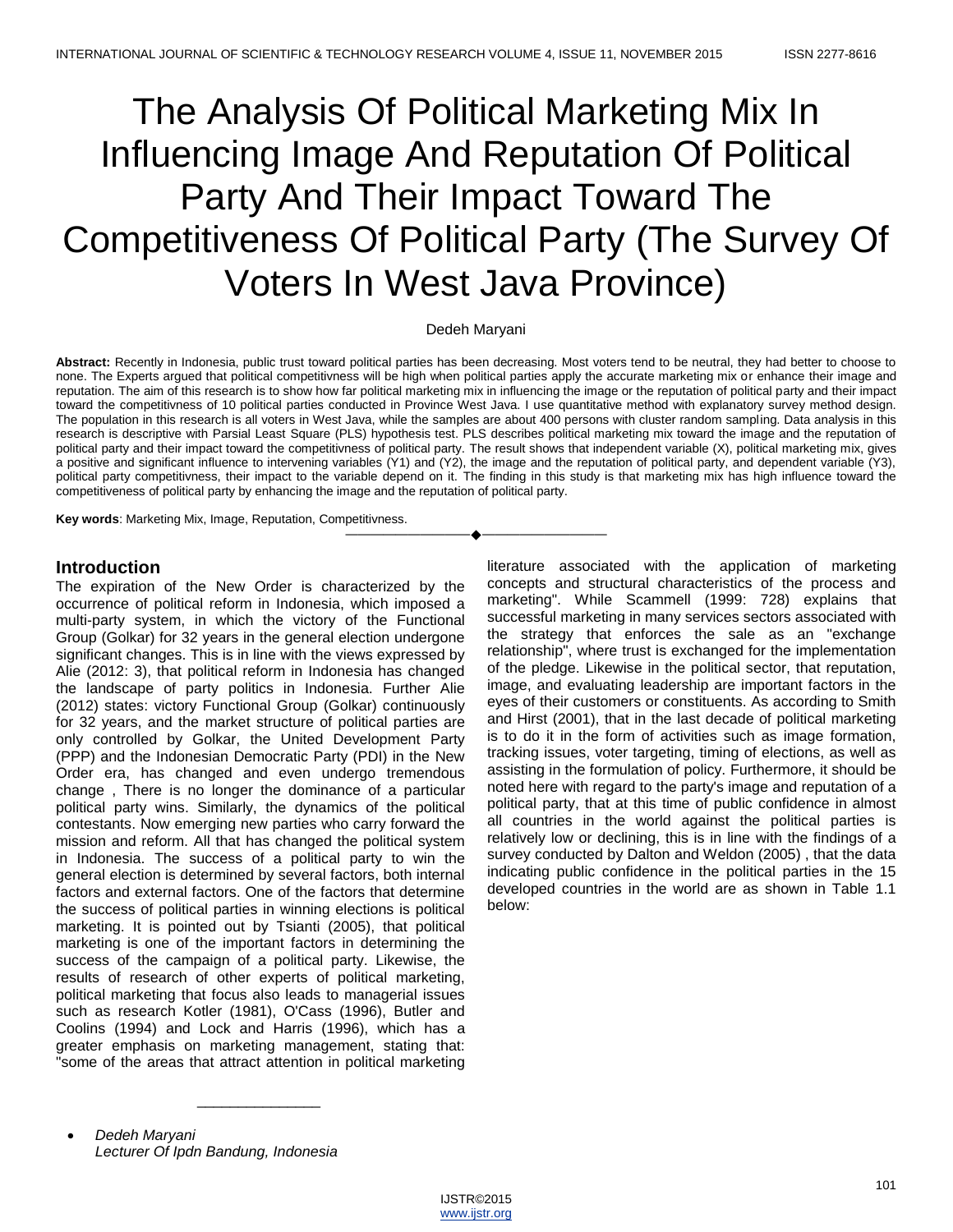| Country            | Percentage of Respondents Who Still Have Faith Against Political Parties (%) In the Year |      |      |      |      |      |         |       |
|--------------------|------------------------------------------------------------------------------------------|------|------|------|------|------|---------|-------|
|                    | 1997                                                                                     | 1999 | 2000 | 2001 | 2002 | 2003 | 2004    | Rata2 |
| Austria            | 24                                                                                       | 22   | 21   | 25   | 25   | 20   | 19      | 22    |
| <b>Belgium</b>     | 10                                                                                       | 17   | 21   | 19   | 22   | 22   | 20      | 18    |
| <b>Denmark</b>     | 31                                                                                       | 27   | 32   | 36   | 35   | 37   | 32      | 33    |
| <b>Finland</b>     | 14                                                                                       | 20   | 20   | 22   | 21   | 24   | 21      | 20    |
| <b>France</b>      | 12                                                                                       | 11   | 15   | 15   | 13   | 15   | 13      | 13    |
| Germany            | 13                                                                                       | 18   | 17   | 17   | 17   | 11   | 11      | 15    |
| Greece             | 20                                                                                       | 20   | 19   | 25   | 16   | 17   | 28      | 21    |
| <b>Ireland</b>     | 20                                                                                       | 21   | 22   | 28   | 24   | 20   | 23      | 23    |
| <b>Italy</b>       | 13                                                                                       | 16   | 13   | 13   | 15   | 15   | 13      | 14    |
| Luxembourg         | 31                                                                                       | 27   | 41   | 32   | 32   | 31   | 31      | 32    |
| <b>Netherlands</b> | 40                                                                                       | 40   | 39   | 34   | 35   | 33   | 27      | 35    |
| <b>Portugal</b>    | 14                                                                                       | 19   | 18   | 22   | 21   | 21   | 16      | 19    |
| <b>Spain</b>       | 20                                                                                       | 19   | 28   | 23   | 24   | 23   | 27      | 23    |
| Sweden             | 16                                                                                       | 17   | 16   | 22   | 23   | 20   | 21      | 19    |
| UK                 | 18                                                                                       | 16   | 14   | 16   | 15   | 13   | 10      | 15    |
| <b>EU 15</b>       | 16                                                                                       | 18   | 18   | 18   | 18   | 16   | 16      | 17    |
|                    |                                                                                          |      |      |      |      |      | Average | 22,6  |

*Table 1.1 Public confidence Against Political Parties At National Level in Some Developed Countries (1997-2004)*

#### *Source : Dalton dan Weldon (2005)*

Based on data in Table 1.1 above, it can be seen that the public trust in the political parties in the decade of 1997 to 2004 has decreased. Meanwhile, in Indonesia there is an increasing trend of non-voters in the elections, both legislative

elections as well as elections in the context of the election of President and Vice President from 1971 to 2009. The data on it can be seen in Table 1.2 below.

| Implementation of Election Year | Abstentions Percentage (%) |
|---------------------------------|----------------------------|
| 1971                            | 6,67                       |
| 1977                            | 8,40                       |
| 1982                            | 9,61                       |
| 1987                            | 8,39                       |
| 1992                            | 10,07                      |
| 1997                            | 10,40                      |
| 1999                            | 10,21                      |
| 2004                            | 23,24                      |
| 2009                            | 39,10                      |

*Table 1.2 Number of Abstentions On Elections In Indonesia From the Year 1971-2009*

#### *Source : Litbang Kompas Tahun 2009*

Because of the decline in public confidence in the political parties in recent years is the result of action of an individual member or leader of a political party, then the efforts to improve the party's image and reputation of political parties must be made by the entire board and members of the political parties concerned, so as to increase. Among the ways to change the party's image and reputation of the political parties is to show the high performance of political parties through the adoption of the application of the concept of the marketing mix business sector to the political right marketing mix. This is in line with the views expressed by Groonros (1994), that the marketing mix that has been developed since the 1960s is a concept that is unparalleled in solving marketing problems. Indonesia as a country that adopts democracy conduct the election of President and Vice President through general elections held every five years. This is consistent with that contained in the Law of the Republic of Indonesia Number 42 Year 2008 regarding the General Election of President and Vice President, in Article 3, paragraph (1), that the General Election of President and Vice President were held every five years. Likewise, legislative elections both at the central level, as well as at the provincial and district/city is through a general election every five years in accordance with the stipulated in the Law of the Republic of Indonesia Number 8 Year 2012. Subsequently need to be addressed here, that the results of elections in 2009, both elections to choose members of the legislature and elect the President and Vice President shows that in West Java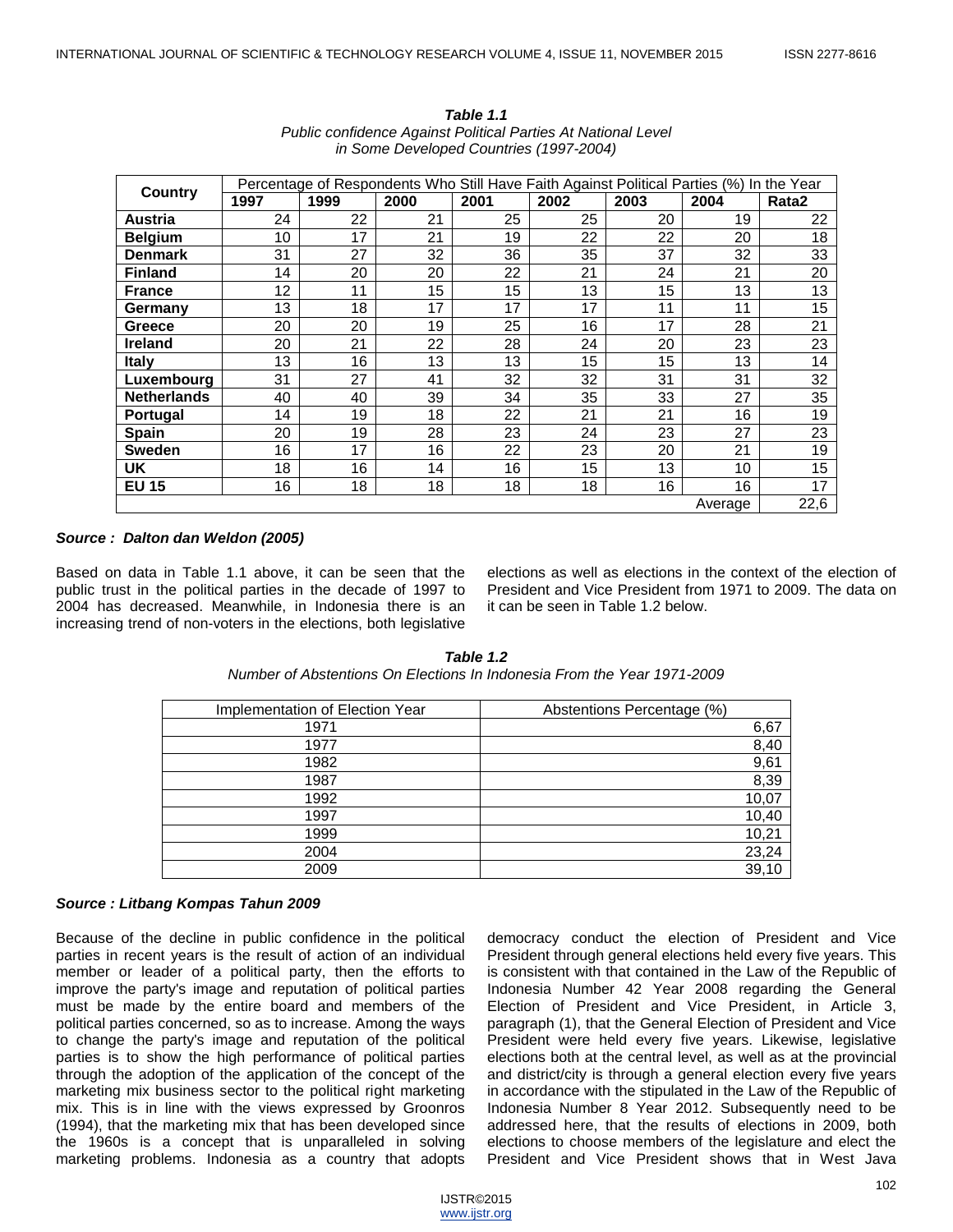province occurred the vote a significant change when compared with the results of the vote in the general election of 2004, for example, Indonesia Movement Party (Gerindra) which is a new party showed unexpected results in the eyes of the public, because as the new party is able to get sound relatively large, on the order of number six after the Democratic Party, the Indonesian Democratic Party of Struggle (PDI-P), Golkar Party (Golkar), the Prosperous Justice Party (MCC), and the National Mandate Party (PAN), to National level and the level of West Java Province. While the National Mandate Party which initiated into the top three ranks only fifth. Likewise, the Prosperous Justice Party who launched two major only four positions. This shows that competitiveness increasingly stringent political party and each political party should seek political marketing program, in particular by integrating the components of the marketing mix most appropriate to be able to compensate competitors. Then, according to Craven quoting the opinion of Day & Way (2004: 31), that the competitive advantage of a company can be demonstrated by the achievement of the final results, which include customer satisfaction and the company, customer loyalty, market share and ability to generate profits. When this is applied to the political parties, the achievement of the final result it can be demonstrated to the satisfaction of the voters and all members and party officials, customer loyalty, market share and the ability of political parties in obtaining ballot in the general election.Based on the description above, about the degradation of public confidence in the political parties that affect the competitiveness of the political party as well as the concept is a reference to solve these problems, the authors feel the need to do research with the title: "Analysis of Marketing Mix Politics in Affect Imagery The Party and The Party's Reputation and Competitiveness Impacts on Political Parties (Survey of Prospective Voters in West Java Province)".

#### **Identification of Problems**

- a. How an overview of the marketing mix politics 10 political parties conducted in West Java province to achieve the targeted number of votes in the elections 2014?
- b. How is the image of the party of the 10 political parties that exist in the minds of the voting public in the province of West Java?
- **c.** How the image of the party reputation of 10 political parties are perceived by voters in West Java?
- **d.** How the image of the competitiveness of 10 political parties that occur among voters in West Java?
- **e.** Is there a marketing mix of political influence on the image of political parties in the 10 political parties that occurred in West Java?
- **f.** Whether there is influence of political marketing mix to the reputation of political parties in the 10 political parties that occurred in West Java?
- **g.** Is there a marketing mix of political influence on the competitiveness of political parties in the 10 political parties that occurred in West Java?
- **h.** Whether there is influence of the party's image to the reputation of the party on 10 parties politics in Indonesia that occurred in West Java?
- **i.** Whether there is influence of the party's image on the competitiveness of the party in the 10 political parties in Indonesia that occurred in West Java?

**j.** Is there a party reputation effect on the competitiveness of the party in the 10 political parties in Indonesia that occurred in West Java?

# **Literature Review**

## **Political Marketing**

Political marketing is growing discussed by marketing experts in the last three decades. This is in line with the opinion of Lees-Marshment (2006: 124) states: Political marketing is an exciting field that is less known and many aspects are worthy enough to be debated. Then O'Shaughnessy (2002: 1089) argues: to carry out political marketing is a journey, but not to control his destiny. Based on the second opinion of experts of the above, it means that all communities are involved in efforts to develop knowledge in the field of political marketing should continue to assess through a variety of activities, research activities, seminars, make writing, publications, and other scientific nature to continue to grow, so Political marketing is known and can be a discipline that can be justified scientifically and develop as other social sciences. According Scammell (1999: 719), political marketing can be seen as something done by the parties and the candidates to be elected democratically and it is very different from earlier forms of salesmanship in politics. Further Scammell (1999) stated that political marketing offers a new way of understanding and managing modern politics. Likewise O'Cass (1996) argues that political marketing push and allow political parties and voters to be part of a constructive dialogue. While Butler and Collins (1994: 19) argues: Political marketing is the marketing of ideas and opinions related to issues of public, political, or against a particular candidate. The Lees-Marshment (2001: 692) states: political marketing is about how political organizations adapt the concept and business marketing techniques to help them achieve their goals. Furthermore, Grönroos (1990), Henneberg (1996) cited by O'Shaughnessy (2001: 1048) argues that political marketing seeking to establish, maintain and enhance the long-term relationship with the voters for the benefit of society and political parties, so that the purpose of the individual political actors and organizations involved met. This can be done by mutual exchange and fulfillment of promises. Then Scammell (1999: 728), states: the reputation, image and leadership evaluation are important factors in politics and service sectors. Political marketing focus also leads to managerial issues such as research Kotler (1981), O'Cass (1996), Butler and Coolins (1994) and Lock and Harris (1996), which has a greater emphasis on marketing management, stating: that some of the areas that attract attention in political marketing literature associated with the application of marketing concepts and structural characteristics of the process and marketing. Other attention in political marketing is an interest in consumer research that have relevance with regard voters as befits consumers in the business world (Newman: 1985; Shama: 1973). Based on some understanding and expert opinions expressed above, it can be the authors conclude, that political marketing has several key words that can be considered are as: (a) Activity; (b) Party; (c) Candidates who carried the party; (d)Marketing concept; (e) Voter; (f) Associated with the image, reputation and leadership; (g) Formulation and output policy.

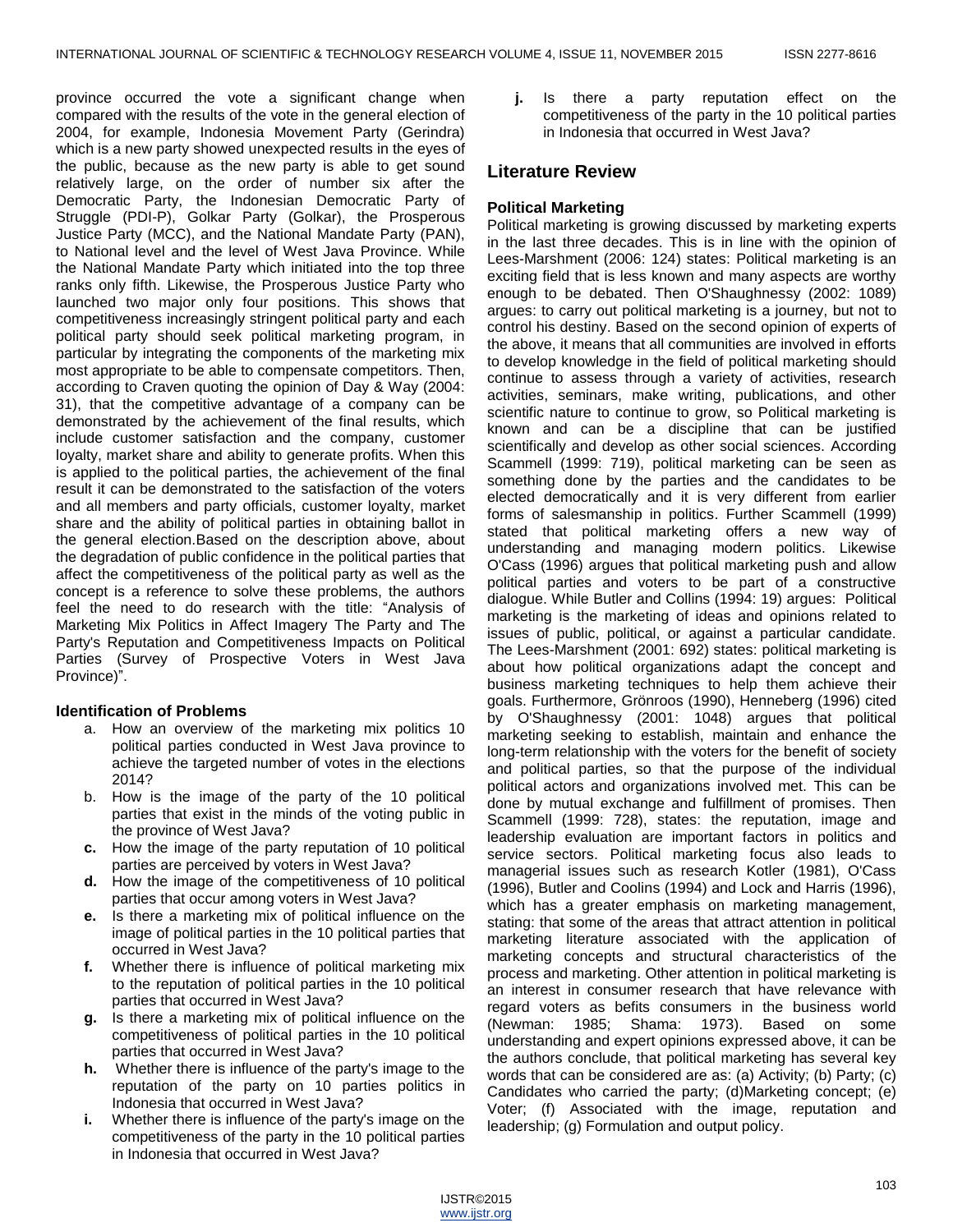#### **Image**

Understanding the image or the business sector is known for the image of the brand and image of the company or organization, has been put forward by experts. Experts put forward the notion of brand image including the following: brand image or brand description, the description of the association and the confidence of consumers towards a particular brand (Tjiptono, 2005: 49). Then, according to Kotler (2002), brand image are a number of beliefs about the brand. Meanwhile, according to Aaker, brand image is considered as how the brand is perceived by consumers. As Davies (2004) suggests, that the public image of the company is how to look at a company. According to Kotler (2007: 346) is the brand image perceptions and beliefs made by consumers, as reflected in the associate in the memory of consumers. Based on the opinion of some experts above, Hapsari (2007) took some conclusions about brand image as follows:

- 1) Brand image is the consumer understanding of the overall brand, consumer confidence in the brand and how the views of consumers about the brand.
- 2) Brand image is not solely determined by how giving a good name to a product, but also needed how to introduce these products in order to become a memory for the consumer in the form of a perception of a product.
- 3) Brand image greatly relied on understanding, trust, and view or consumer perceptions of a brand.
- 4) Brand image can be considered the type of association that arise in the minds of consumers when considering a particular brand. The association simply can appear in the form of a certain thought or image that is linked to a brand.
- 5) Positive brand image that will make consumers prefer a product with the brand in question at a later date, while for manufacturers brand image that will either hinder the marketing activities of competitors.
- 6) Brand image is an important factor that can make consumers issued a decision to consume even up to the stage of loyalty in using a particular product brand, because the brand image affects the emotional connection between the consumer and a brand, so brand offerings will be chosen according to the needs for consumption.The understanding of a company's image or image expressed by several experts, among them Keller (1993): defined corporate image perceptions of an organization as reflected in the associations held inconsumers memory.

## **Reputation**

Understanding reputation has been put forward by experts including Aaker and Keller (1990) defines, that corporate reputation as a perception of quality associated with the corporate name. Then Nguyen and Leblanc (1998) defined corporate image as a subjective knowledge, or attitude such as reputation is the sum values that stakeholders attribute to a company, based on their perception and interpretation of the image that the company communicates over time. While John Kay stated that reputation is the principal means through the which a market economy with consumer offer section ignorance. It means that a company's reputation is the perception of the quality associated with the company name. It can also be defined as a knowledge that shows a number of value attributed by the stakeholders to the company based on the perception that communicated, resulting in their

interpretation of the description of the company from time to time. The Fombrun (1996) states, that the reputation describe the relationship between identity, name, image and reputation of the company. Corporate identity is described as the set of values and principles with employees and managers associate company. Corporate identity socialized or not, it is a picture of an understanding of how people will work, how the product will be made, how stakeholders will be served, and others. Corporate identity derived from the experience of the company since its establishment, the accumulated achievements and defects that have been made so far (Fombrun, 1996: 36). Further Fombrun (1996) suggested that corporate reputation represents the network affective or emotional reaction either good or bad reaction, strong or weak from consumers, investors, employees and the public on behalf of the company. Based on the expert opinion of the above, the writer can conclude that the understanding of the organization's reputation when applied to the organization of political parties is a knowledge which shows the number of values that are attributed or perceived by the public and other stakeholders to a political party based on the perception that had been embedded in the minds of society, resulting in their interpretation of an image of a political party from time to time, when they hear or think about or remember the name of a political party.

#### **Competitiveness**

Definition of competitiveness has been widely noted by experts, including Sumihardjo (2008) stated that the term competitiveness together with competitiveness or competitive, while Franzisca Blunck (2006), the proposed definition of competitiveness as the ability to provide products and services more effectively and efficiently than competitors. While understanding the competitiveness of political parties is the ability of a political party to attract voters to so he would decide to choose the political party in the vote in a general election that followed the voters.

## **Influence Marketing Mix on Political Parties Image**

Newman (2002) which states that political images are crafted with the same sophistication as the leading products are. The packaging, labeling, advertising and image-building power is so great today that almost anyone can be made to look and sound politically appealing even to the most scrutinizing citizen. The application of marketing techniques and strategies to the political market place is a paradigm shift that will continue to change politics as we know it today. That is the current political picture shown by several things such as the sophistication of the product, packaging, labeling, image formation and the power of advertising can be created by anyone and so much attracted the attention of viewers and will affect the number of votes the party politically. Implementation of strategies such as the marketing mix is a paradigm shift in the development of political life. In other words, the political marketing mix will be able to influence the choice of people to channel their political rights.

## **Influence Marketing Mix Political On Political Party Reputation**

Grönroos (1994) argues that managing the marketing mix makes marketing seem to easy to handle and organize. Marketing is separated from other activities of the firm and delegated to specialists who take care of the analysis,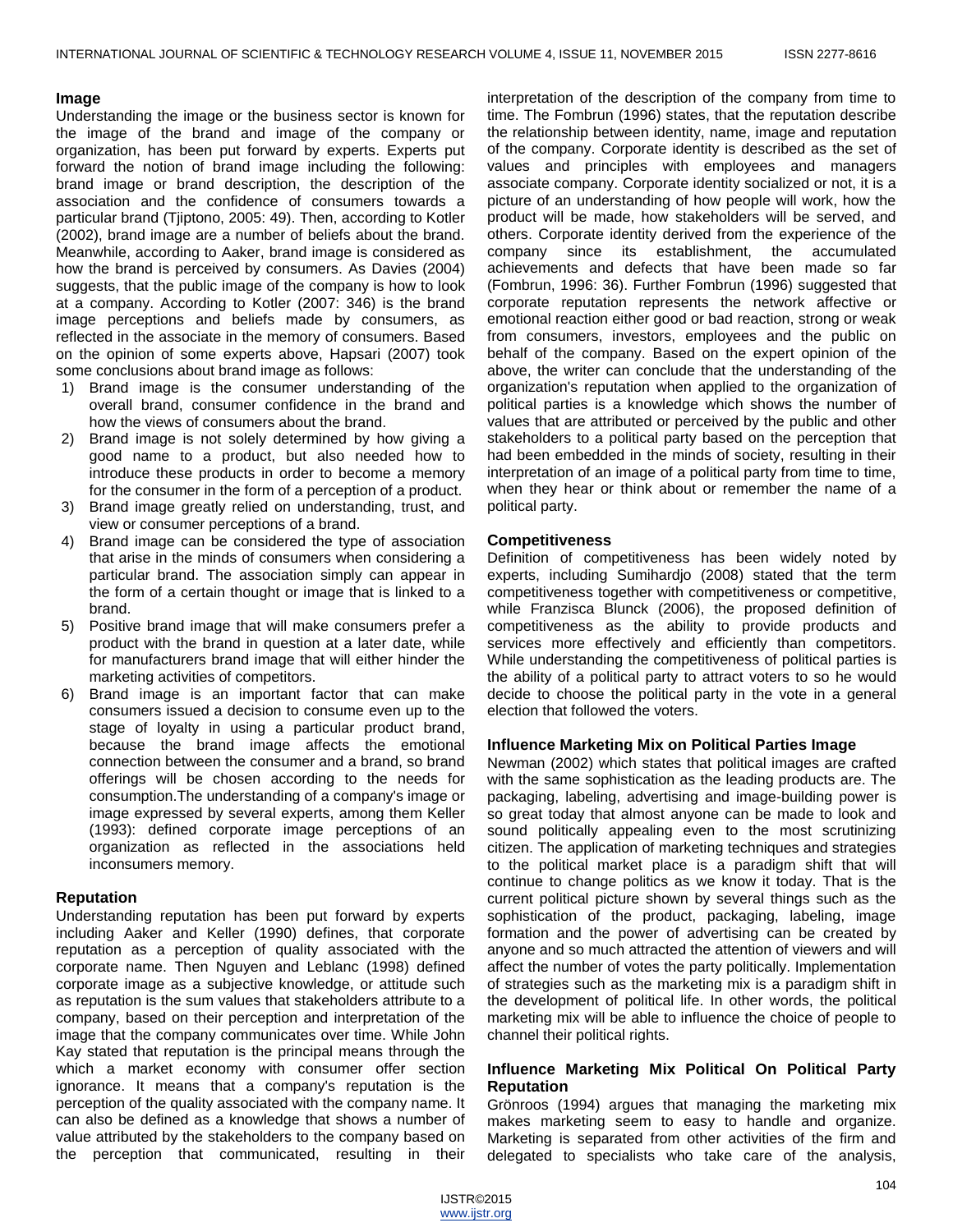planning and implementation of various marketing tasks, such as market analysis, marketing, planning, advertising, sales promotion, sales, pricing, distribution and product packaging. It means managing the marketing mix makes it easy to handle and manage the company. Marketing is divided into six functions delegated to various parts of the company's management or activities, namely: market analysis, marketing, planning, advertising, sales promotion, sales, pricing, distribution and product packaging. One example of research which shows that marketing programs are indicated by integrating components of the marketing mix related to reputation is done Yilmaz and Kucuk (2010) states that for reputation, it needs a strategy through management that takes into account such things as the following: internal assests, external assests, market assests and performance analysis. Based on expert opinions and concepts above, it can be concluded that the company's strategy in managing resources and the environment is affecting the reputation of the company to be perceived by the consumer. When it is applied to political parties, then the strategy of managing all resources, both internally and externally is essential in shaping the minds of the public reputation of political parties or voters. It is special when applied to marketing management, marketing management through the marketing mix will affect the reputation of the political party concerned.

## **Influence Marketing Mix On Political Parties Competitiveness**

Uddin and Akhter (2011) states that is a good strategy combines the resources of several companies can improve the competitiveness of enterprises. While Sankrusme (2011) suggested the research results, that the strategy for the brand, product development strategy, customer service strategies unique, pricing strategy, media strategy, distribution strategy, service after the sale, the strategy of customer satisfaction and proactive strategy that has done a beverage company in Thailand has enhance the competitiveness of the company. When it is applied to political parties, then the strategy is to combine the strategy right product, pricing strategy right, strategy right place and promotion strategy was good, the strategy preparation of human resources of political parties is good, the provision of facilities and infrastructure for the management of political parties good as well as political party management system is created and enforced properly, will improve the competitiveness of the political parties.

#### **Influence Image On Political Parties Reputation**

According Fombrun (1996) cited by Shamma (2012). Shamma argued that the link between the image and reputation of the company can be shown as seen in Figure 2.1. Moreover, Shama (2012) also cite a concept put forward by Doorley and Garcia (2007), that: Reputation =  $f$  (Image + Identity) or reputation as: Reputation = Sum of Images = (Performance  $+$ Behavior) + Communication.



Source : Fombrun (1996)

*Figure Relationship Image and Company Reputation*

**Influence Image and Political Parties Competitiveness**

The concept put forward by Firmanzah (2008), that: Image or political image as a positioning strategy can be one source of the winning political parties in competition with other political parties. Positioning in this case is a strategy that attempts to put a party's ideology among ideologies that exist in the minds of society. Thus, the public will be able to easily identify a political party through the image that are embedded in the system and their cognitive beliefs. The author refers to the business sector resulting from the research conducted by Jin-Woo Park, Rodger Robertson and Cheng-Lung Wu (2005), which examines the influence of the quality of service and the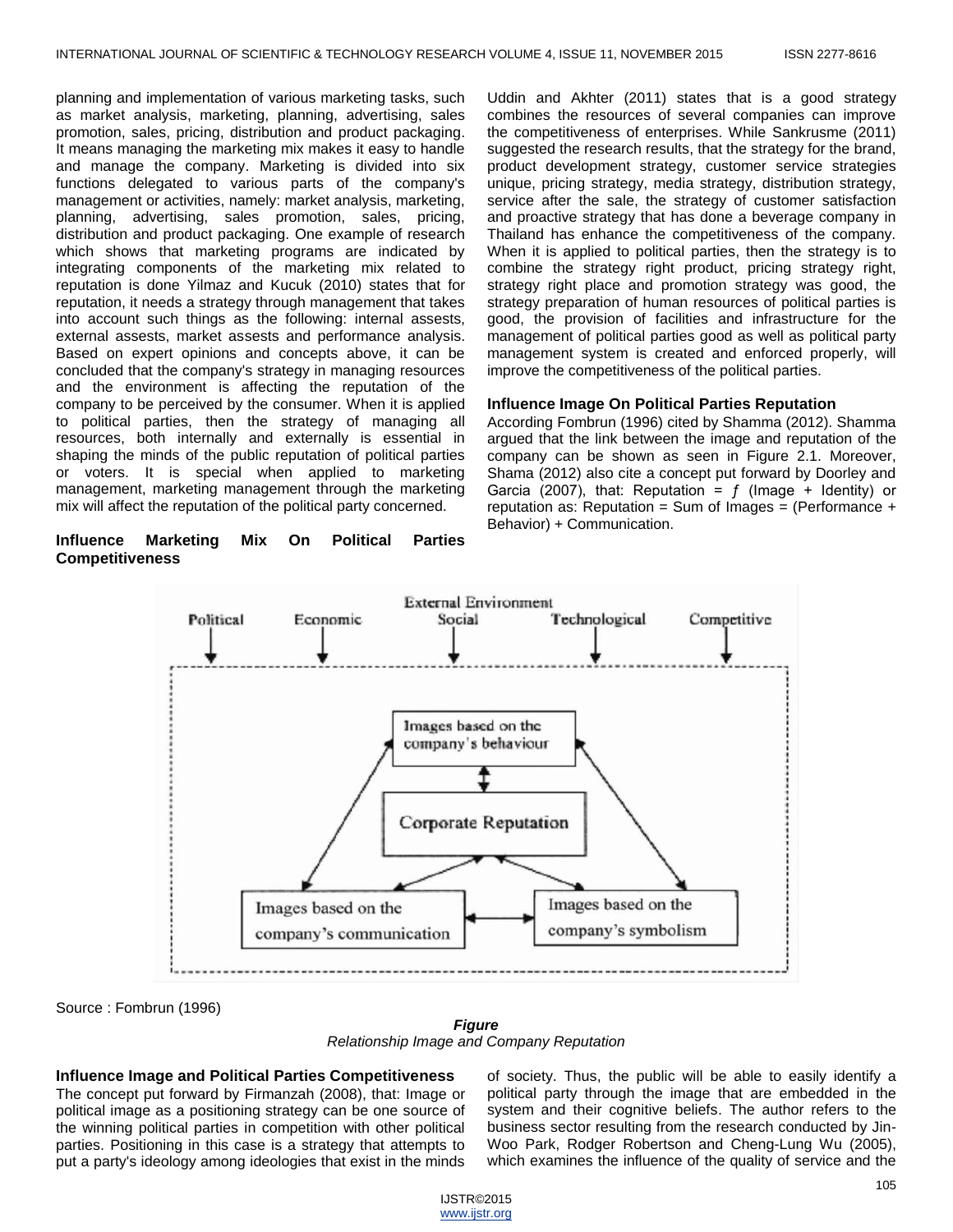image of Airlines of Australia on the behavior of passengers to re-use the airline was in the care of its activities if the need to use flight, turns positive influence in other words significant.

## **Influence Reputation and Political Party Competitiveness**

Awang (2007) argues, that the corporate reputation as an indirect impact on competitive advantage through perceived value and perceived quality of the service. In other words, the firms should communicate effectively reviews their favorable corporate reputation to the market so that the customers perception level towards reviews their products and service would arise. That is, that the company's reputation has a direct impact on competitive advantage through the value and quality of service. In other words, companies should communicate about the reputation of their company which is effectively beneficial to the market so that the level of customer perception of the products and services they will be formed. Other experts, namely Zhang and Schwaiger (2009) suggested the research results, that a model of building a reputation which is usually applied to multinational companies in the United States to improve the competitiveness turned out to show a significant effect on the competitiveness of enterprises in China. So based on the discovery of the experts can be concluded that the reputation of the company or an organization, including political party would affect the competitiveness of the company or organization or political party.

## **Hypotheses And Model**

Hypotheses in this study as follow :

H1: There is a marketing mix of political influence on the image of political parties H2: There is the influence of political marketing mix to the reputation of political parties H3: There is a marketing mix of political influence on the competitiveness of political parties H4: There is the influence of the party's image to the reputation of the political parties reputation of political parties H5: There is the influence of the party's image on the competitiveness of political parties H6: There is the influence of the party's reputation on the competitiveness of political parties.



*Figure Research Model*

Description :

- X: The marketing mix politics
- Y1: Image of political parties
- Y2: Reputation of political parties
- Y3: Competitiveness political parties

#### **Research Methodology**

Zikmund (1997) argues, that the study design is a master plan, a framework for action and methods, as well as specific procedures and analyze the information needs. This study was designed using survey methods explanation, the survey tried to link the variables and test variables (Rusidi, 1989: 15). While Singarimbun and Effendi (2005) stated that the survey research is research that takes a sample of a population and the use of questionnaires as the main data collection tool, which for general research analysis is the individual. Then Singarimbun and Effendi (2005) also stated that the survey methods explanation if the author describes the causal relationship between the variables through hypothesis testing. The collection of data in order to meet the needs of research data analysis, measuring instruments used in the form of a questionnaire that has been prepared in a structured containing several items of alternative answers to the following questions so that respondents can just choose the answers according to the actual situation. Item questions on the questionnaire were made designed based on likert scale

from very good to excellent with a weighting of 1 to 5. The population in this study, because scope relatively large, namely West Java Province, the first sampling area, ie all districts/cities in West Java province which numbered 27, which of the 27 provinces spread across four regions, namely 4 regions namely the region in accordance with that stated in article 3 of the West Java Provincial Regulation No. 15 of 2011. The primary sampling unit (SSP) is the districts/cities in West Java province, while the secondary sampling units (SSK) it is subdistrict in the district/city selected. The population of the individual is the whole community that is in five districts/cities that already have the right to vote in the elections, which is about 7.91678 million people.

Data Collection Techniques and Instruments Research

- 1. Questionnaire. The questionnaire distributed to 400 respondents were chosen as sample, ie people who already have the right to vote in elections in districts/cities in West Java Province.
- 2. Interview. Interviews were conducted to the entire board or a representative of a political party at the level of Regional Leadership Council (DPW)/Regional Leadership Council (DPD) of West Java Province.
- 3. Assessing Documents. Documentation relating to the issues being discussed in this study.

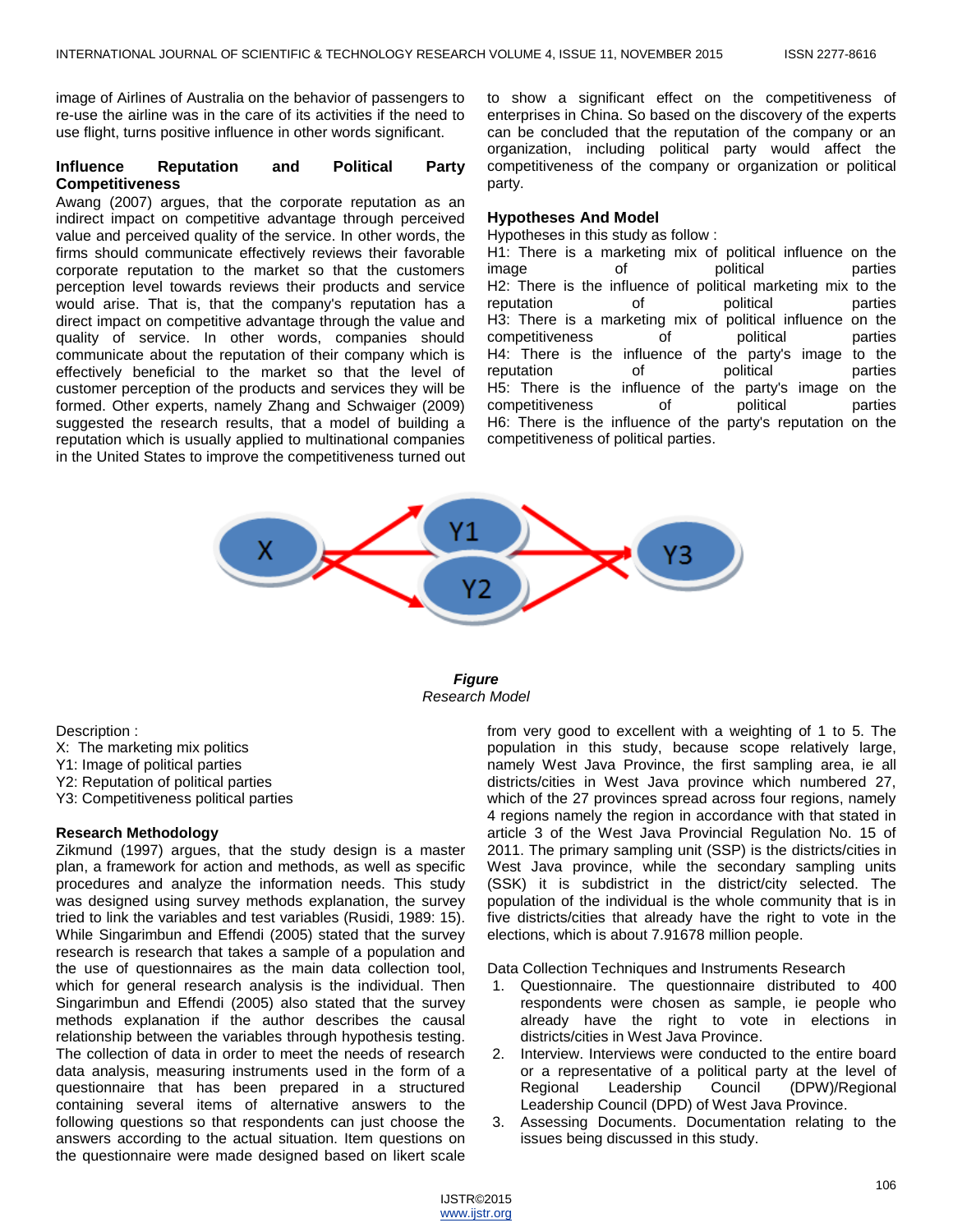# **Result and Discussion**

This research discovered a new model that was developed from the concepts put forward by the experts political marketing before, namely that the marketing mix of political influence on the competitiveness of political parties will be greater through the establishment of the party's image and reputation of a good party, compared directly above the right combination of components of the marketing mix politics. This is indicated by the data processing which marketing mix effect on the competitiveness of it amounted to 0.149, whereas if by establishing a good image and reputation is at 0.774. In other words, the influence of marketing mix on the competitiveness of political parties other than the application will increase if the right political marketing mix must also be accompanied by the establishment or improvement of the party's image and reputation of both political parties.

# **Conclusion and Suggestion**

# **Conclusion**

Based on the description above, the conclusions as follows:

- 1. Overview of political marketing mix 10 political parties in West Java province in the elections 2014, including to the category of good, especially regarding the party's platform. However, the past record of the party, the party that carried the characteristics of candidates, publicity activities of the party, the party's participation in the debates, candidates influence on national image, socialization and professionalization of the party program party officials are still rated at a category quite well.
- 2. An image of the party of the 10 political parties that exist in the minds of the voting public in the province of West Java, especially regarding the identity of the party, the impression in the public memory, public confidence and the competence of parties including to the category quite well.
- 3. Description of the reputation of the party of the 10 political parties that exist in the minds of the voting public in the province of West Java, especially particularities owned by the party, cultural values are evolving, consistency and transparency of party including the category is quite good;
- 4. Description of the competitiveness of 10 political parties that occur among voters in West Java province in order to follow the general elections in 2014, especially regarding service to the community, many followers of the party, the party of diversity channels, communication with society party, party strategy in the face of society and competitors as well as in determining the objectives and scope of activities includes the categories is quite good;
- 5. The more appropriate marketing mix politics, the better the image of the party in the 10 political parties that occurred in West Java Province;
- 6. The more appropriate marketing mix politics, the better the reputation of the party in the 10 political parties that occurred in West Java Province;
- 7. The more precise marketing mix politics, the higher the party's competitiveness in the 10 political parties that occurred in West Java Province;
- 8. The better the party's image, the better the reputation of the party in the 10 political parties that occurred in West Java Province;
- 9. The better the party's image, the higher the party's competitiveness in the 10 political parties that occurred in West Java Province;
- 10. The better the reputation of the party, the party's higher competitiveness in the 10 political parties that occurred in West Java Province.

# **Suggestion**

Based on the conclusions mentioned above, the authors can provide advice or recommendations to various parties or stakeholders as follows:

- 1. Since each political party generally has a figure that reflects the past negative trace in the memory of the community, it should be removed by continuously through: programs that could increase public confidence, the improvement candidate characters that carried the party, through improved achlak and mental shown with good attitudes and behavior, including when the party cadres is positioned as office holders in the executive, would carry out their duties with down directly to the public and close to the community. That is needs and desires of the community as a wise fit the priority needs of the community;
- 2. Each political party should improve the image of the party, because at this point has not been good in the eyes of the public, namely through: continuously innovate the identity of the party with the real work, such as building infrastructure of public facilities that people need, such as roads, sports facilities as promised the party to the public;
- 3. Each political party should enhance the reputation of the party through various programs and activities that are able to provide insight to the public about the particularities owned by the party can clearly distinguish between the various political parties, the party is always open to suggestions and constructive public criticism with open-box suggestion box broadly to communities in places that can strategically visited by the public, consistency parties enforced against a wide range of application of the rules that have been agreed upon, the transparency of the party, for instance in terms of funding a project presented openly to the beneficiaries, either the size of the budget or who become recipients. Besides, the project can be accessed directly by the public or widely open to the public;
- 4. Each political party should improve competitiveness through various programs and activities that can improve the competitiveness of the party, is to improve the public service, knowing exactly the target segment by allocating a budget for scientific activities that can provide accurate results, strategy general the most appropriate, countering well against competitors who attacked with black campaign or a negative campaign, expand and develop chanel party, reproduce diversity chanel party, applying appropriate communication and smart with various parties, to determine the scale, scope and alliances are most ideal. This can be done in a real building relationships with various parties propagated and expanded, for example, with the field of religious public figures, businessmen, students and students, trade unions, community teacher, a community of farmers and fishermen, communities and other communities lawyer.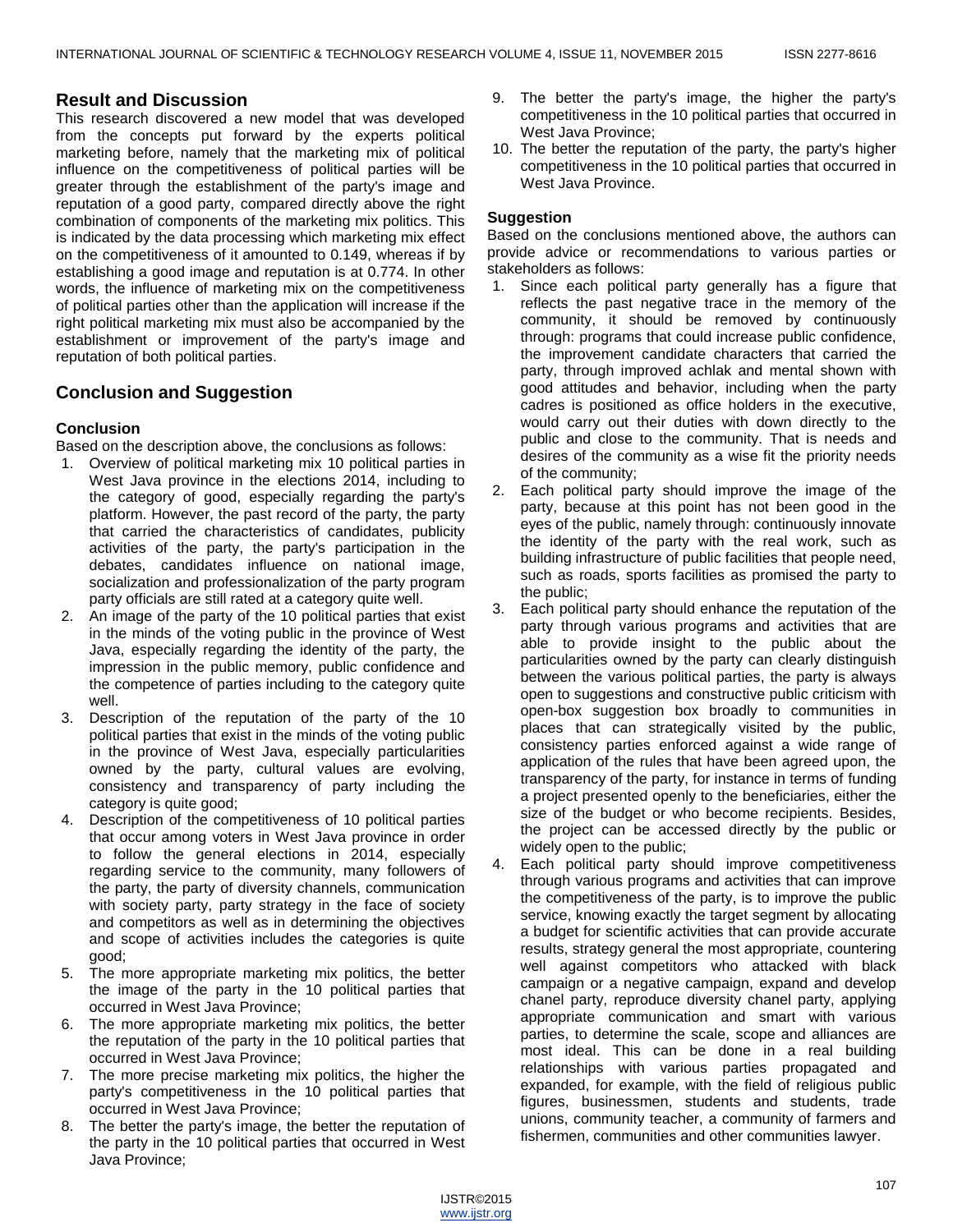- 5. Because of the influence of political marketing mix to the image of the party in the 10 political parties that occurred in West Java Province is positive and significant, amounting to 0.723, then it should constantly dynamically every political party to follow the dynamic development of society, so that changes that occur in the public can be followed by a political party to always try to find the most ideal formula for political parties concerned about the application of the combination of the components of the marketing mix, as it will improve the image of the political parties.
- 6. As suggestion No. 5, because of the influence of political marketing mix to the reputation of the party in the 10 political parties that occurred in West Java Province is positively and significantly, it should be continuously dynamically every political party to follow the dynamic development of society, so that changes that occur in the community can be followed by a party with always trying to find a formula that is most ideal for parties concerned about the application of the combination of the components of the marketing mix, as it will improve the image of political parties and the formation of a good image continuously will form a good reputation political party which if reputation is embedded will be difficult to change public perception of a time when there are certain parties who intend to impose its reputation. Thus it would also affect the competitiveness of the political party concerned.
- 7. Regarding the marketing mix of political influence on the competitiveness of the party in the 10 political parties that occurred in West Java Province is positive and significant, both directly and through the party's image and reputation of the party, then should any political party should seek the most appropriate formula about the combination of the components of the marketing mix and must be accompanied by the formation of his political party's image and good reputation of political parties, because influence marketing mix on the competitiveness of political parties was greater when accompanied by the party's image and reputation of a good party from the political parties.
- 8. Based on the research conclusions no eight mentioned above, where the influence of the party's image to the reputation of the party in the 10 political parties in Indonesia that occurred in West Java Province is positively and significantly, it should be every political party improve its image, namely through various programs and activities which is able to provide insight to the community, that the identity of the party can distinguish with other parties, give a positive impression is further enhanced, the level of public confidence can be enhanced, reflecting the competence of the party can be addressed accompanied by efforts to demonstrate the distinctiveness owned party can clearly distinguish between the various parties political, cultural values developed positively on the party concerned, the consistency of the party enforced against a wide range of application of the rules that have been agreed upon, the transparency of the party to society continues to be improved, for example, disseminate information managed the financial statements of the party concerned.
- 9. Based on the number nine research conclusions that have been stated above, where the influence of the party's image on the competitiveness of the party in the 10 political parties in Indonesia that occurred in West Java Province is positively and significantly, it should be every political party improve its image, namely through various programs and activities, which could give an understanding to the public, that the identity of the political party that can distinguish with other political parties, gives a positive impression is further enhanced, the level of public confidence can be enhanced, reflecting the competence of the party can be addressed accompanied by efforts to improve the public service, knowing the target segment surely, implementing common strategies are most appropriate, countering well against competitors who attacked with black campaign or a negative campaign, expand and develop chanel party, reproduce diversity chanel party, applying appropriate communication and smart with various parties, to determine the scale, scope and the most ideal alliance.
- 10. Based on the conclusion of the study that has been stated above, where the influence of the party's reputation on the competitiveness of the party in the 10 political parties in Indonesia that occurred in West Java Province is positively and significantly, it should be every political party by showing the peculiarities of the party held clearly distinguishable among the various political parties, cultural values positive development on the party concerned, the consistency of the party enforced against a wide range of application of the rules that have been agreed upon, the transparency of the party to society continues to be improved, for example, disseminate information about financial reports that managed the party concerned and accompanied by efforts to improve the public service, knowing the target segment for sure, implementing common strategies are most appropriate, counter the well against competitors who attacked with black campaign or a negative campaign, expand and develop chanel party, reproduce diversity chanel party, apply appropriate communication and smart with various parties, to determine the scale, scope and alliances are most ideal.
- 11. Since the marketing mix impact on competitiveness, both directly and through the party's image and reputation of a political party, it should be to determine the most ideal marketing mix policy that should be applied by any political party, political parties would have to know clearly about the political market segmentation , therefore, should the researchers next investigated the political market segmentation happened among voters in Indonesia, so it will be known formulations most appropriate marketing mix should be done each party in each segment by considering various limitations and capabilities that exist.

## **References**

[1] Baines, 2002, The Political Marketing Planning Process: Improving Image and Massage in Target Areas Strategy, Marketing Intelligence & Planning, 20 (1), MCB University Press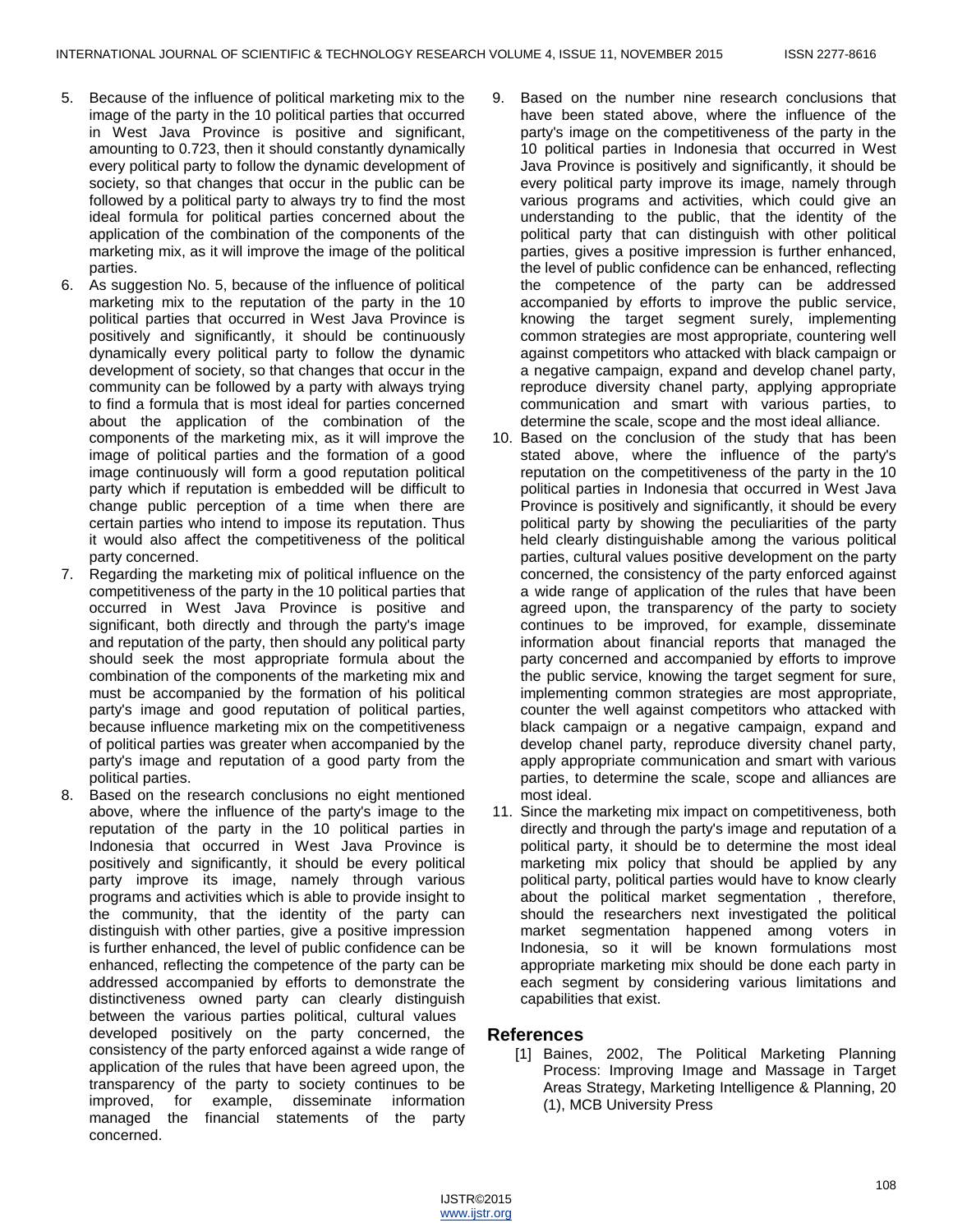- [2] Butler, P. and Coolins, N., 1996, Strategic Analysis in Political Markets, European Journal of Marketing, 30 (10), MCB University Press.
- [3] Brown and Bruce, 2002, Politicaonl Parties in State and Nation, Sage Publications 8 (6), London Thousand Oaks, New Delhi
- [4] Goi Chai Lee, 2009, A Review of Marketing Mix: 4Ps or More ?, International of Marketing Studies Volume 1 No. 1, Sarawak, Malaysia
- [5] Chun Rosa, 2005 Corporate reputation: Meaning and measurement, International Journal of Management reviews Volume 7 Issue 2 pp. 91-109
- [6] Dalton and Weldon, 2005, Public Image of Political Parties: A Necessary Evil ?, West European Politics, 28 (5), Political Science Department, University of California, USA
- [7] French. Alan and Smith. Gareth 2008, Political Measuring Brand Equity: a Consumer Oriented Approach, European Journal of Marketing, 44 (34)
- [8] Gioia. D.A, and Thomas. JB, 1996, Identity, Image, and Issue, Interpretation: During sensemaking Strategic Changer in Academia, Administrative Science Quarterly (41) 3. P 237-241
- [9] Grönroos. Christian, 1994, From Marketing Mix to Relationship Marketing: Towards a Paradigm Shift in Marketing, Management Decision, Vol. 32 No. 2, pp. 4-20 MCB University Press Limited, 0025 to 1747
- [10] Harrop, 1990, MarketingParliamentary Political Affairs, Vol 43, P 277-291 Henneberg, 1996, Strategic postures of Political Marketing: An Exploratory operationalization, the Journal of Public Affairs, 6 (1)
- [11] Jandaghi, et al, 2007, Assessment and Ranking The Effects of Marketing Mix on Flower and Plant Sale Volume, International Journal of Academic Research in Business and Social Sciences October 2011, Vol. 1, 3 ISSN: 2222-6990
- [12] Kalandrakis. Tasos, 2009, A Reputation Theory of Two-Party Competition, QuarterlyJournal of Political Science, 2009, 4: 343-378
- [13] Khatib. Fahed Salim, 2012, Faktors affecting ofpolitical marketing success: a Jordanianelectorate point of view, the Journal of Economic andAdministrative SciencesVol. 28 No. 1, 2012pp. 4- 2
- [14] Lees-Marshment, J., 2006, Debate Political Marketing Theory and Practice: A Reply to Ormrod's Critique of the Lees-Marshment Market-Oriented Model party. Politics, 26 (2)
- [15] Lees-Marshment, J., 2001, Political Marketing and the British Political Parties, Manchester, Manchester University Press
- [16] Lock, A. and Harris, P., 1996, Political Marketing- La Difference, European Journal of Marketing, 30 (10)
- [17] Marin. Longinos et al, 2009, CSR and Bank Customer Behavior, International Journal of Bank Marketing, Vol 26, No 3.
- [18] Morgan, Gareth, 1996, Images of Organization, Sage Publications, USA Mulligan and Tsui, 2005, the Political Competitiveness, Department of Economics, University of Chicago and Clemson University, USA
- [19] Newman BI, 2001, An Assessment of the 2000 US Presidential Election: A Set of Political Marketing Guidelines, the Journal of Public Affairs 1 (3)
- [20] Newman. BI 2002, The Merging Of Public Relations and Political Marketing, Journal of Political Marketing, Volume 1, Issue 2
- [21] [21] . 2001, Image-Manufacturing in the USA: Recent US Presidential Election and Beyond, European Journal of Marketing, 35 (9) MCB University Press.
- [22] \_\_\_\_\_\_\_\_\_\_, 1999, Handbook of Political Marketing. Thousand Oaks, CA, USA, Sage Publications, Inc.  $\Box$ , 1999, The Mass Marketing of Politics: democracy in an age of manufactured Images. Thousand Oaks, CA, USA, Sage Publications, Inc, International educational and Professional Publisher
- [23] Neuman, Lawrence 2003, Social Research Methods: Qualitative and Quantitative Approaches, Boston: Allyn and Bacon.
- [24] Norman Peng and Chris Hackley, 2009, Are Voters, Consumers?, Qualitative Market Research An International Journal, 12 (2)
- [25] \_\_\_\_\_\_\_\_\_\_\_\_\_\_\_\_\_\_\_\_\_\_\_\_\_\_\_ 2008, Political Marketing in the UK and Taiwan, European Journal of Marketing, 35 (9)
- [26] Niffeneger, NT, 1989, Strategies for Success from the Political Marketers, the Journal of Consumer Marketing, 6 (1)
- [27] O'Cass, A., 1996, Political Marketing and the Marketing Concept, European Journal of Marketing, 30 (10)
- [28] O'Shaughnessy, Nj, 2002, Towardan Ethical Framework for Political Marketing Psychology and Marketing, 19 (2), Wiley Periodicals, Inc.

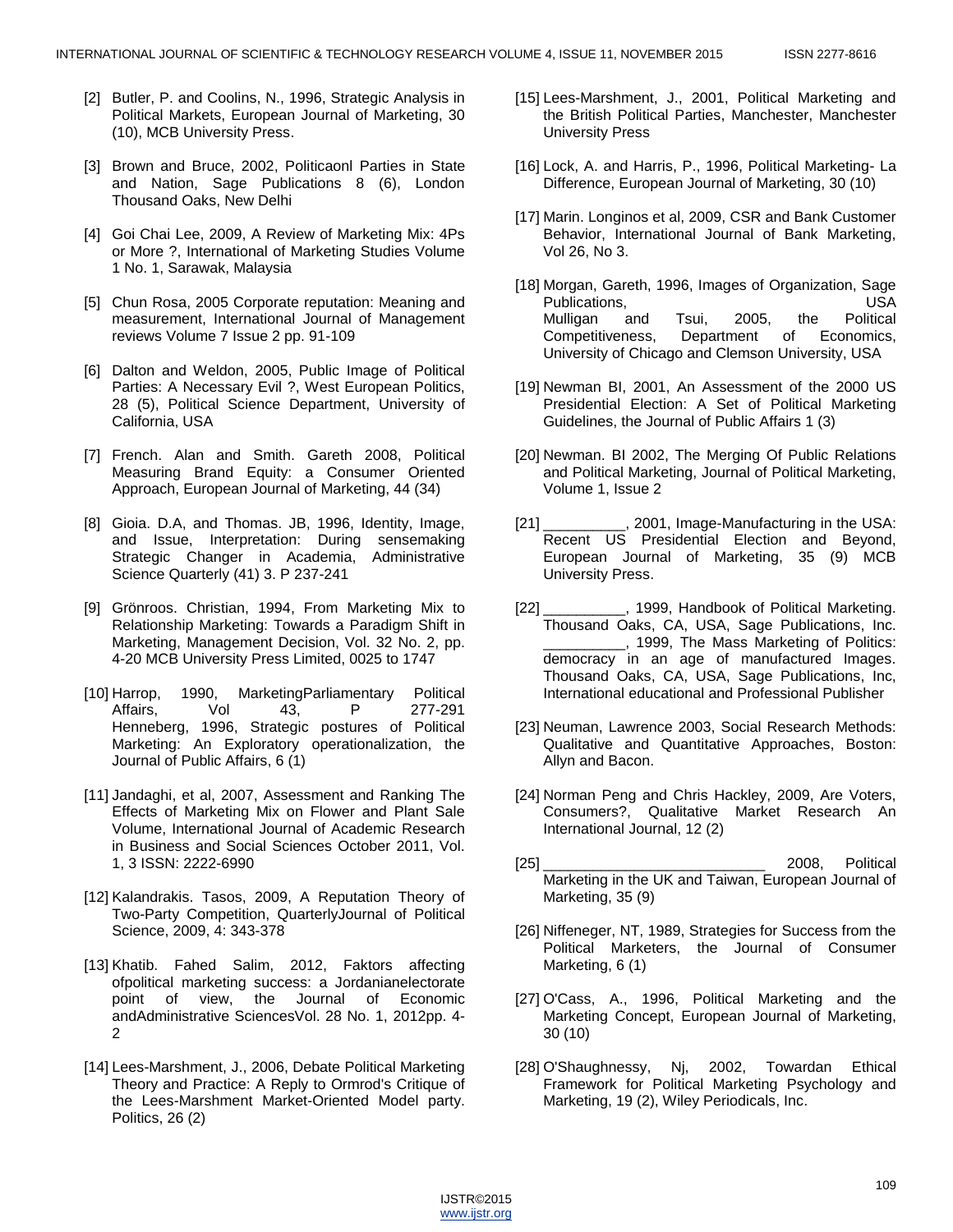- [29] \_\_\_\_\_\_\_\_\_\_\_\_\_\_\_\_, 2001 The marketing of Political Marketing, European Journal of Marketing, 35 (9). MCB University Press.
- [30] Oržekauskas. Petras, Šmaižienė. Ingrida 2007, Public Image and Reputation Management: Retrospective and Actualities, Viešoji Politika AdministravimasNr Ir. 19
- [31] Osuagwu. Linus, 2008, Political marketing<br>conceptualisation, Dimensions and Research conceptualisation, Dimensions and Research Agenda, Marketting Intelligence & Planning, 25 (7)
- [32] Robertson and Lung-Wu, 2005, The Journal of Tourism Studies, Vol. 16, No. 1, the Department of Aviation, University of New South Wales, Australia.
- [33] Scammell, M, 1999, customer-Led and Market-Oriented: Let's not Confuse the Two, Strategic Management Journal, 19
- [34] Shama, 2012, Toward a Comprehensive Understanding of Corporate eputation: Concept, Measurement and implications, International Journal of Business and Management; Vol. 7, No. 16; 2012
- [35] Schwaiger. Manfred 2004, Component and Parameters of Corporate Reputation. An Empirical Study, Schmalembach Business Review Vol 56.
- [36] Smith. Gareth and Hirst. Andy, 2001, the Strategic Political Segmentations, European Journal of Marketing, 35 (10)
- [37] Strom. Kaare 2003, A Competitive Behavior Theory of Political Parties, the American Journal of Political Science, University of Wisconsin Press
- [38] Sudha Venu Menon, 2009, Political Marketing: A Conceptual Framework, MPRA Paper No. 12547, UTC
- [39] Suzana Djukic, 2008, The Impact Of Downsizing On The Corporate Reputation, Series: Economics and OrganizationVol. 5, No. 1, Faculty of Economics, University of Niš, Serbia
- [40] Tenenhous, M., Amato, S., and Esposito Vinzi, V. (2004). A global goodness-of-fit index for PLS structural equation modelling.Proceedings of the XLII SIS Scientific Meeting, Vol. Contributed Papers, CLEUP, Padova, pp. 739-742
- [41] Uddin. Mohammed Belal and Bilkis Akhter, 2011, Strategic Alliance And ompetitiveness: Theoretical Framework, International refereed Research Journal Vol.- II, Issue -1
- [42] That. Hui-O, and Fu. Hsin-Wey, 2007, Creating and Sustaining Competitive Advantages of Hospitality Industry, Journal of American Academy of Business, Cambridge Vol 12 Number 1.
- [43] Yousif. R.O & Alsamydai. MJ, 2012, The Impact of the Political Promotion via Facebook on Individuals Political orientations, International Journal of Business and Management Vol. 7, No. 10; Jordan
- [44] Zainudin Hj Awang, 2008, The Effects of Corporate Reputation on the Competitiveness of the Malaysian Telecommunication Service Providers, International Journal of Business and Management Vol 4 No 5
- [45] Zhang Yang and Schwaiger, 2009, An Empirical Research Of Corporate Reputation In China, Communicative business ", 2009, n. 1, 80-104 © 2009 Vita e Pensiero | Pubblicazioni dell'Università Cattolica del Sacro Cuore 1. Book
- [46] Alie. Marzuki, 2012, Political Marketing in the Age of Multi Party, Expose, Jakarta Al-Rashid. Aaron, 1996, the Social Science Research Methods, Padjadjaran University, Bandung
- [47] Anggoro. Linggar M, 2002, the Public Relations Profession And Theory and Its Application in Indonesia, Earth Literacy, Jakarta
- [48] Arikunto. Suharsimi, 2002, the Research Procedure A Practice Approach, Rineka Cipta, Jakarta Besanko.dkk 2008, Economics of Strategy Third Edition, Shakti Packers, Delhi.
- [49] Budiardjo. Miriam, 2008, Fundamentals of Political Science, Gramedia Pustaka Utama, Jakarta \_\_\_\_\_\_\_\_\_\_\_\_\_\_\_\_\_\_\_\_\_, 1994, Political Marketing Structures and Process, European Marketing 30 (11), MCB University Press
- [50] Cravens, David W., 2004, Strategic Marketing, seventh edition, Irwin McGraw-Hill, Boston Cravens and Piercy, 2009, Strategic Marketing, Prantice Hall
- [51] Day. George S, 1999 Market Driven Strategy Process For Creating Value, The Free Press, New York
- [52] Davies, Garry, 2003, Corporate Reputation and Competitiveness, Routledge, London and New York
- [53] Dwiyanto. Agus, 2006, the Public Bureaucracy Reform in Indonesia, Gadjah Mada University Press, Yogyakarta
- [54] Fine. Seymour H, 1992, The Public Sector Marketing, Transaction Publishers, New Brunswick, USA and London UK
- [55] Firmanzah 2007, Marketing Politics: Between Understanding and Reality, Yayasan Pustaka Obor Indonesia, Jakarta
- [56] Hair, JF, Hult, GTM, Ringle, CM, & Sarstedt, M, 2013. A Primer on Partial Least Squares Structural Equation Modeling (PLS-SEM), Thousand